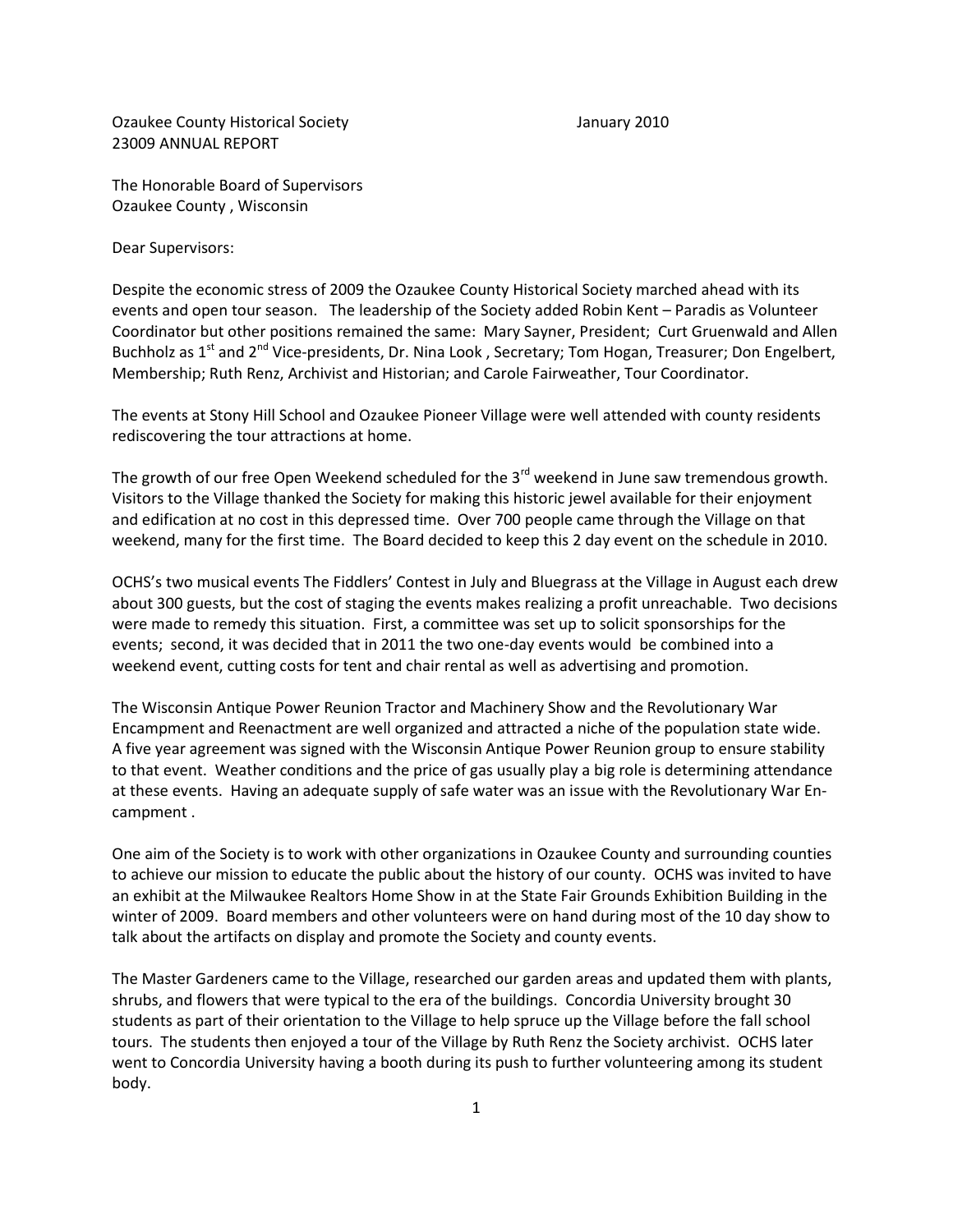Other organizations that OCHS collaborates with through the year include: the Girl & Boy Scouts with tours, jamborees, and Eagle Scout projects; the Chambers of Commerce; the Cedarburg Business Fair; the Cedarburg Cultural Center loaning artifacts for their historic displays; Ozaukee Volunteer Center making projects available for volunteers; Milwaukee Amateur Radio Club giving them an area for 2 days of demonstrations emergency radio practices; the Riveredge Nature Center helping with rest stops for their fund raising bike ride, the Grafton Senior Center, the Grafton Library setting up a 2 month exhibit in the main library, and aiding Sea Patrol Scouts in amassing volunteer hours for badges. OCHS also had a large contingent in the Ozaukee County Fair Celebration Parade and a booth at the 2009 County Fair. Volunteers also served in the information booths at the Cedarburg Strawberry and Wine& Harvest Festivals. We try to promote non-profit organizations through the exchange and display of brochures and event promotions.

Generous people stepped forward in 2009 donating numerous artifacts that were catalogued, put on display at the Hazel Wirth Center or the Village, or were stored for future use. One family brought in bags and bags of newspapers, some of which dated back to the 1940. Another donated an antique kitchen stove while another family donated several pieces of antique equipment related to harvesting honey for human consumption.

Restoration of the buildings at Ozaukee County Pioneer Village is a major concentration of the Society each year. In 2008 the concentration was on the Helpin Cottage. A new floor was put in the parlor of this home and with the hallway was sanded, stained, and varnished. Windows were repaired inside and out with a fresh coat of paint applied. The exterior of the building was washed, repaired, primed, and repainted with the shutters likewise repaired and painted. Measurements of all the windows were taken so that storms could be built and installed in 2010. In addition, the Sinnon House was reroofed and the Milwaukee Road Depot overhang was repaired where necessary with paint applied.

Al Remmel with his wife Karen care for the Village, living in the house provided by the Society. Being across the road from the Village, they keep daily watch on the grounds and buildings keeping trespassers out, removing storm damage in a timely manner, repairing minor problems with the buildings and grounds, accepting artifact donations, and overseeing the projects and events.

The Board of the Ozaukee County Historical Society is proud of its leadership in carrying out the mission of the Society to preserve the history of the County and make it available for the present and future generations. We are grateful for the continued support of the County for general operational funds as well as funds that contribute to restoration projects at the Village. In addition to dues, event receipts, and grants, generous members also donate small and large amounts that help keep OCHS solvent.

## **LOOKING AHEAD**

OCHS looks forward to 2010 as the year the Lease with the County for the land on which the Ozaukee County Pioneer Village sets is finalized. A new well should be drilled providing a safe water source for the Village and the caretaker's home. Hopefully, plans move ahead for an Admissions building with "modern" restroom facilities for the Village.